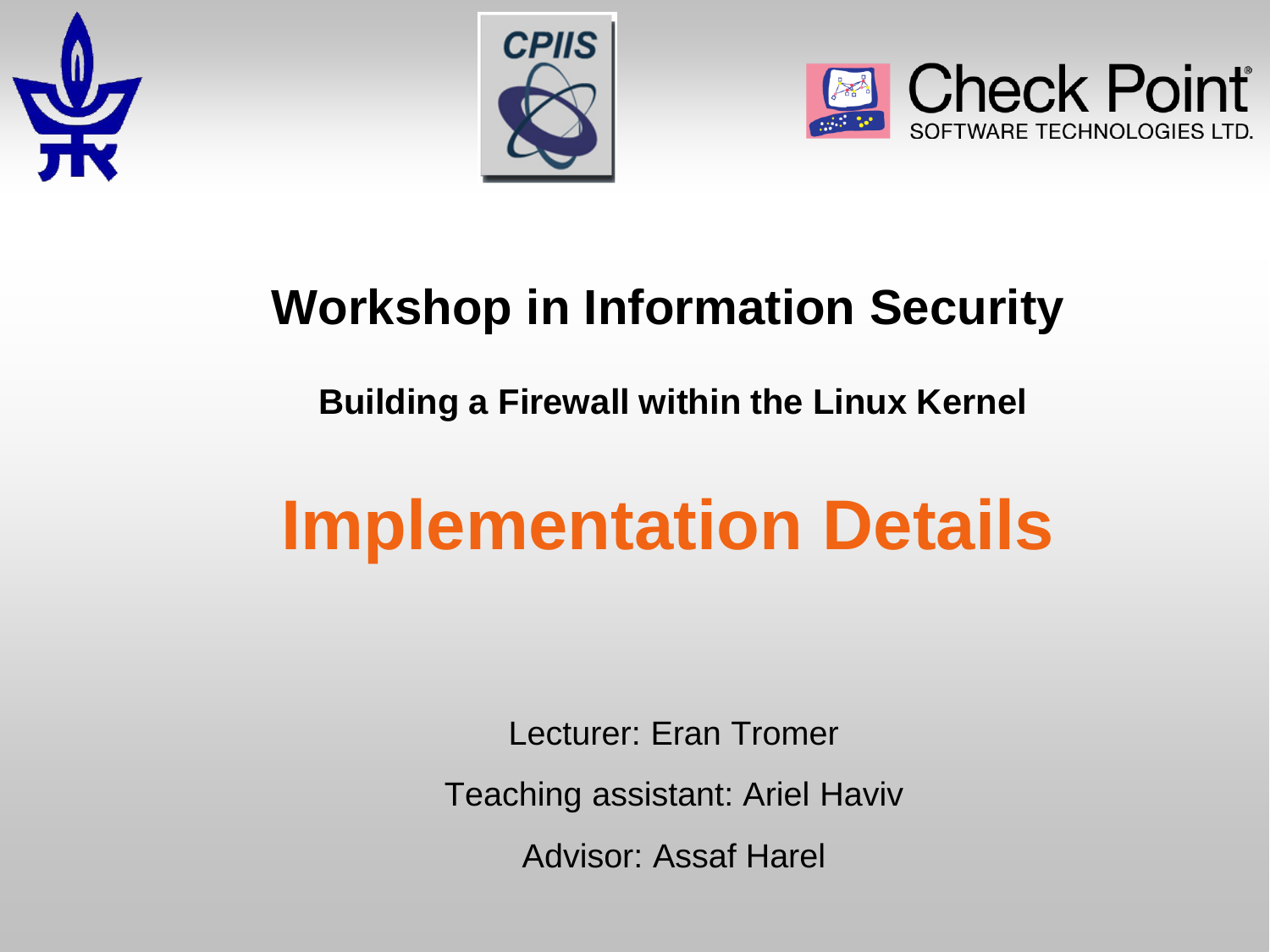### **Our Way to do Things**

- **Tables:** 
	- Table row/entry is a struct.
	- A table is a bunch of consecutive entries.
	- $-$  Each table is  $kmalloced$ , and accessed with mmap.
	- Table size in rows/bytes is exposed through sysfs files.
	- Each table is a device, with its own minor#.
- **Firewall variables:** 
	- Setting and getting firewall variables and features are done usinf sysfs.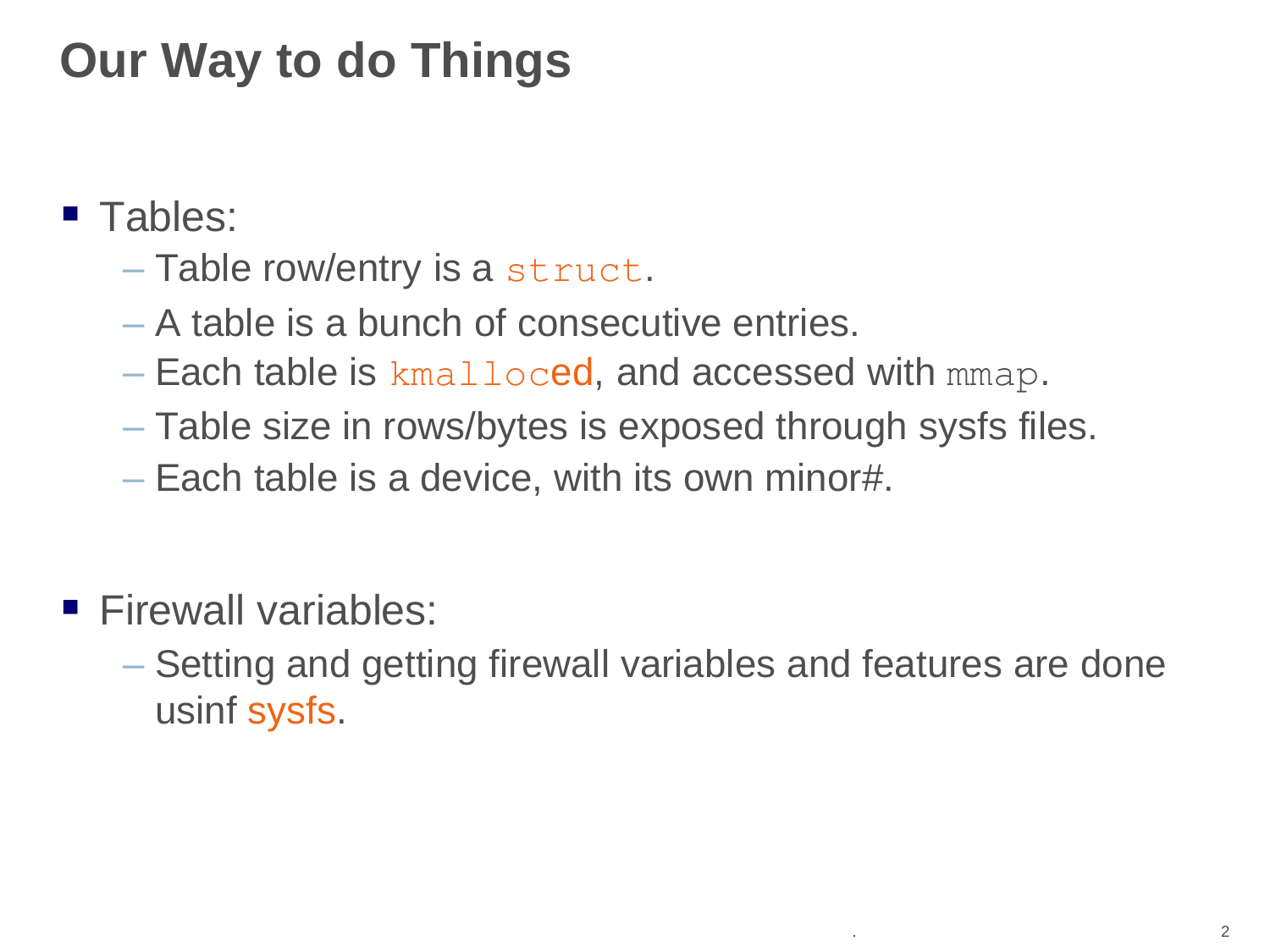#### **Rule Base**

- A rule base is usually a list of rules.
- **Every rule is:** 
	- Source and destination sockets.
	- A mask to be applied to IPs, to enable handling networks.
	- Verdict of matching packet.
- We will try to match every packet against one of the rules (order matters).
- Usually there will be a default action if no match if found. – AKA: Cleanup Rule.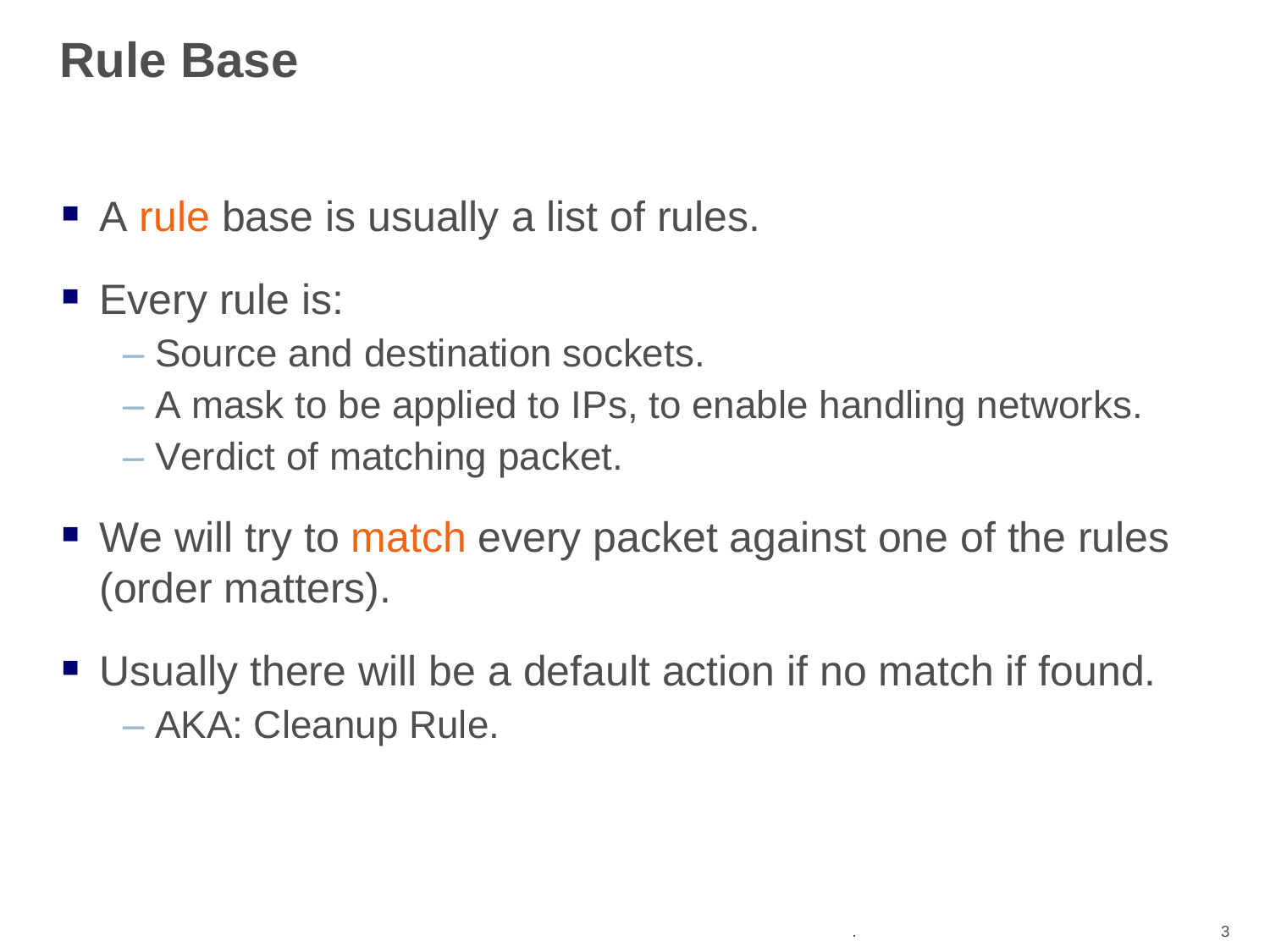#### **Connection Table**

- A connection tables is where we keep track of every active connection. In our case it is TCP.
- **Every table row is:** 
	- Source and destination IPs and ports.
	- TCP state.
	- Expire time of this connection.
- TCP packets will be:
	- Accepted if they conform with the protocol state, or begin a new connection.
	- Dropped otherwise.